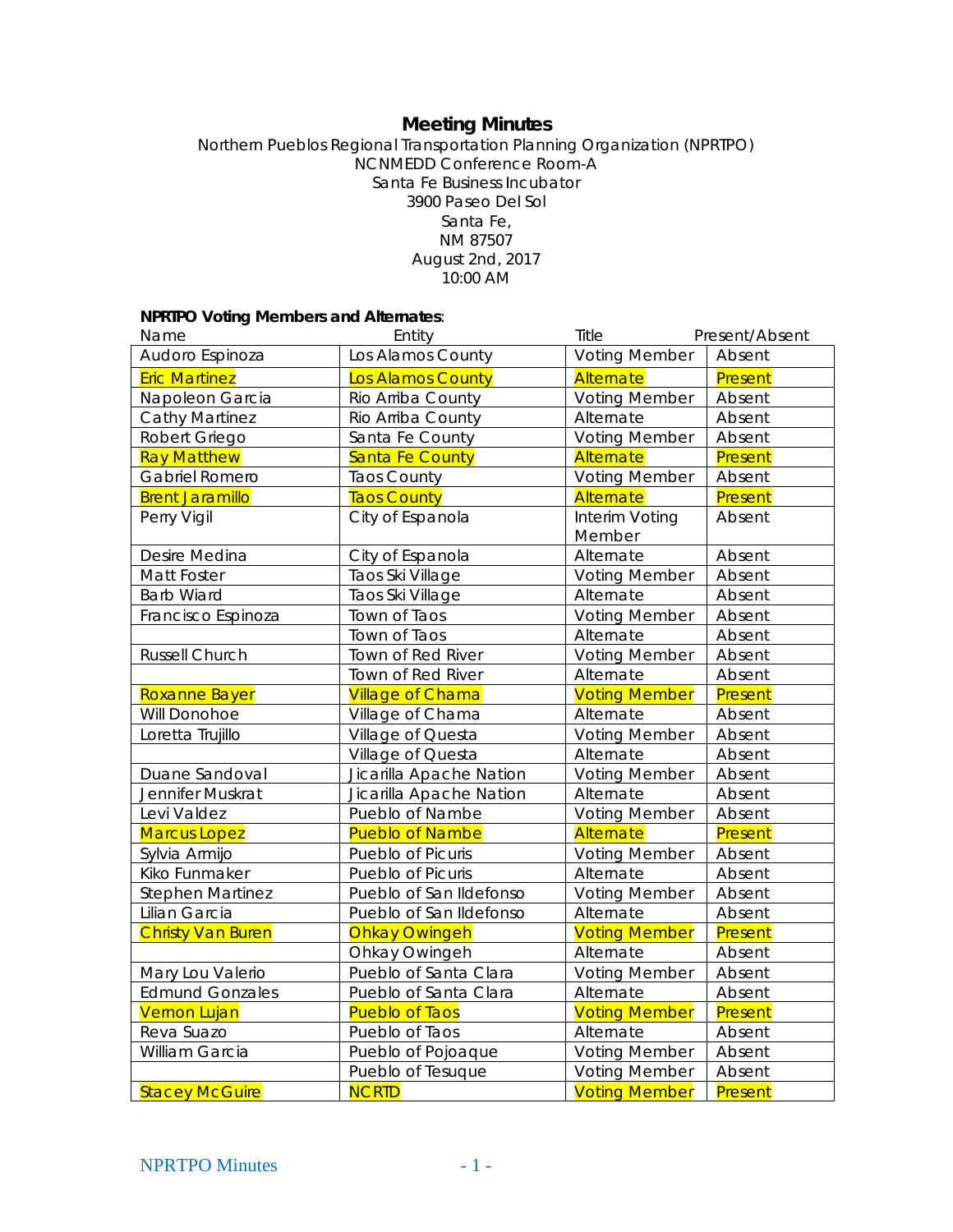#### **NCNMEDD/NPRTPO Staff**

| Eric Ghahate      | <b>NCNMEDD</b> |
|-------------------|----------------|
| Dennis T. Salazar | <b>NCNMEDD</b> |

#### **NMDOT Staff**

Sally Reeves NMDOT Linda Ramos NMDOT

Ron D. Shutiva NMDOT Tribal Liaison Soamiya Chavez **NMDOT** Urban Planner

## **Guest Members**

Ramon F. Pacheco Taos County Debra Chavez Taos County

Ben Lujan **Ohkay Owingeh Pueblo** Peter Garcia, Jr Chkay Owingeh Pueblo<br>
Tim Armer Christ NCNMEDD NCNMEDD Candyce O'Donnell Taos County Commissioner

### **I. Call Meeting to Order**

The Meeting was called to order at 10:10 a.m. by Chair Stacy McGuire, NCRTD.

### **II. Pledge of Allegiance**

### **III. Welcome and Introductions:**

Individual introductions were conducted by each NPRTPO member and guests.

### **IV. Approval of the Agenda:**

Chair McGuire, called for a motion to approve the agenda

Brent Jaramillo, Taos County, made the motion to approve the agenda; the motion was seconded by Roxanne Bayer, Village of Chama. The motion carried and all voted in favor.

### **V. Approval of the Minutes: (June 7th, 2017 – Rio Arriba County)**

Chair McGuire called for a motion to approve the minutes as submitted.

Brent Jaramillo, Taos County made the motion to approve the minutes as submitted; the motion was seconded by Ray Matthew, Santa Fe County. The motion carried and all voted in favor.

# **VI. Public Comments-5 minutes/person**:

Chair McGuire called for any public comment.

No Public Comments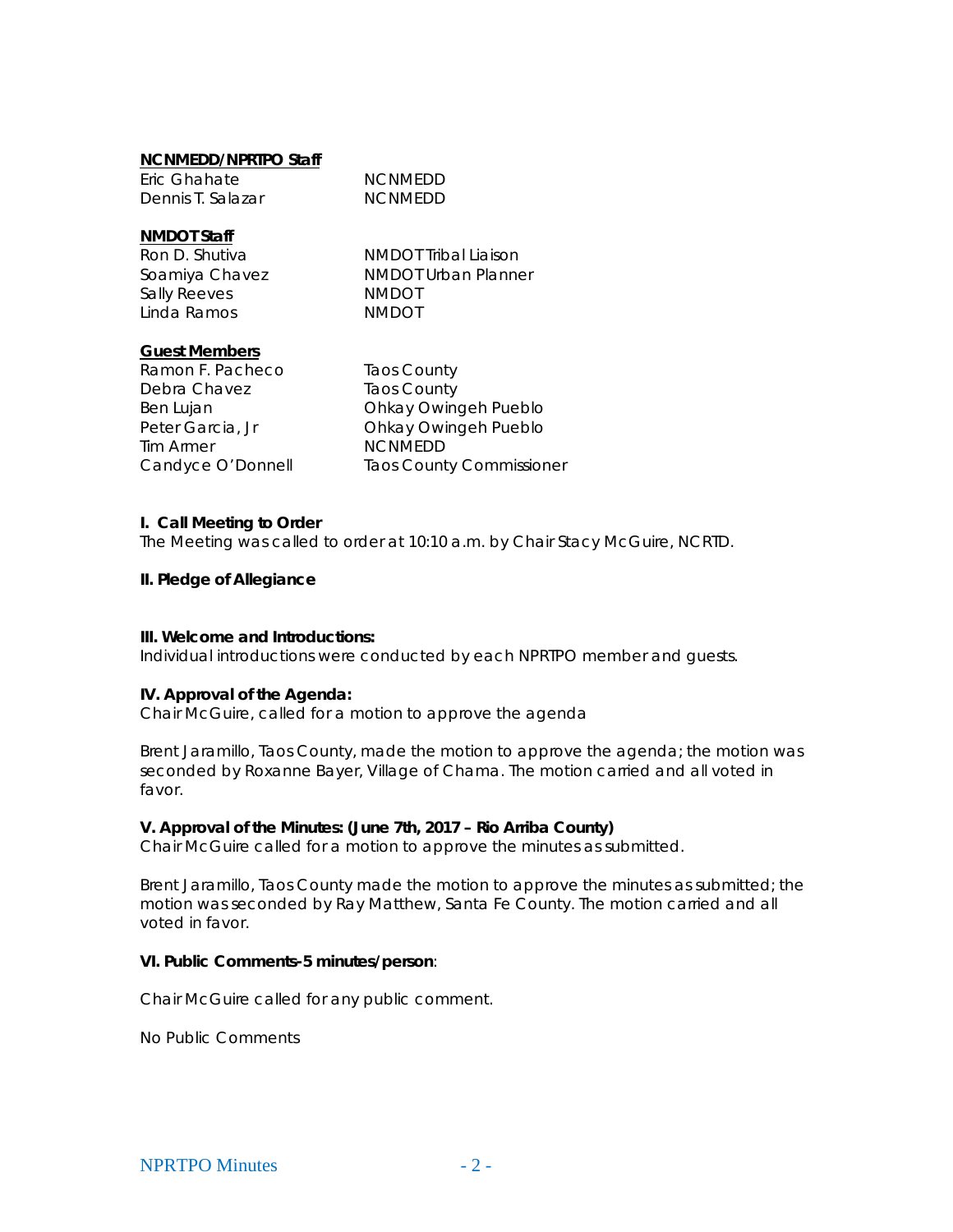# **VII. NMDOT ADA Transition Plan-Sally Reeves**

Ms. Reeves went over presentation on the ADA Transition Plan. Ms. Reeves advised that the ADA Plan which includes the whole program such as buildings and any public access areas. The Transition Plan should be completed by December 2017. Public Input is needed before finalizing the plan. ADA Transition Plan will have to be a standalone document from other plans. Ms. Reeves opened the floor for discussion and questions and answered questions members had.

## **VIII. NPRTPO RTIPR Prioritization**

Brent Jaramillo, Taos County Submitted two projects for review Eric Martinez, Los Alamos County submitted three projects for review Christy VanBuren, Ohkay Owingeh Pueblo submitted one project for review Vernon Lujan, Taos Pueblo submitted one project for review. Order request as follows: Ohkay Owingeh- #1 (Roadway) Los Alamos County-#2 (Roadway) Taos County-#1 (Bridge) Los Alamos County-#1 (Safety) Taos County-#2 (Safety) Taos Pueblo-#1 Planning) Los Alamos County-#2 (Planning)

Vernon Lujan, Taos Pueblo made a motion to approve project order as requested. The motion was seconded by Christy VanBuren, Ohkay Owingeh Pueblo. The motion carried and all voted in favor.

# **IX. NPRTPO Regional Workplan Amendment**

The Regional Workplan Amendment has been moved to the September  $6<sup>th</sup>$ , 2017 meeting.

### **X. NPRTPO Project Tracking, Monitoring and Reporting**

Roxanne Bayer-Village of Chama, Christy VanBuren-Ohkay Owingeh Pueblo and Stacey McGuire-NCRTD all gave brief updates regarding what is happening in their specific areas.

### **XI. NMDOT Updates:**

### **Ron Shutiva, Asset Management and Safety Division:**

Mr. Ron Shutiva introduced the new NMDOT Planner Soamiya Chavez.

Mr. Shutiva gave an update regarding ongoing projects, which included the White Rock Project and concerns on NM-30. Mr. Shutiva also gave an update regarding Transportation/Bridge Projects within the tribes in our District. Mr. Shutiva announced there will be a FHWA Tribal Transportation Workshop from Aug 22<sup>nd</sup>-Aug 24<sup>th</sup>.